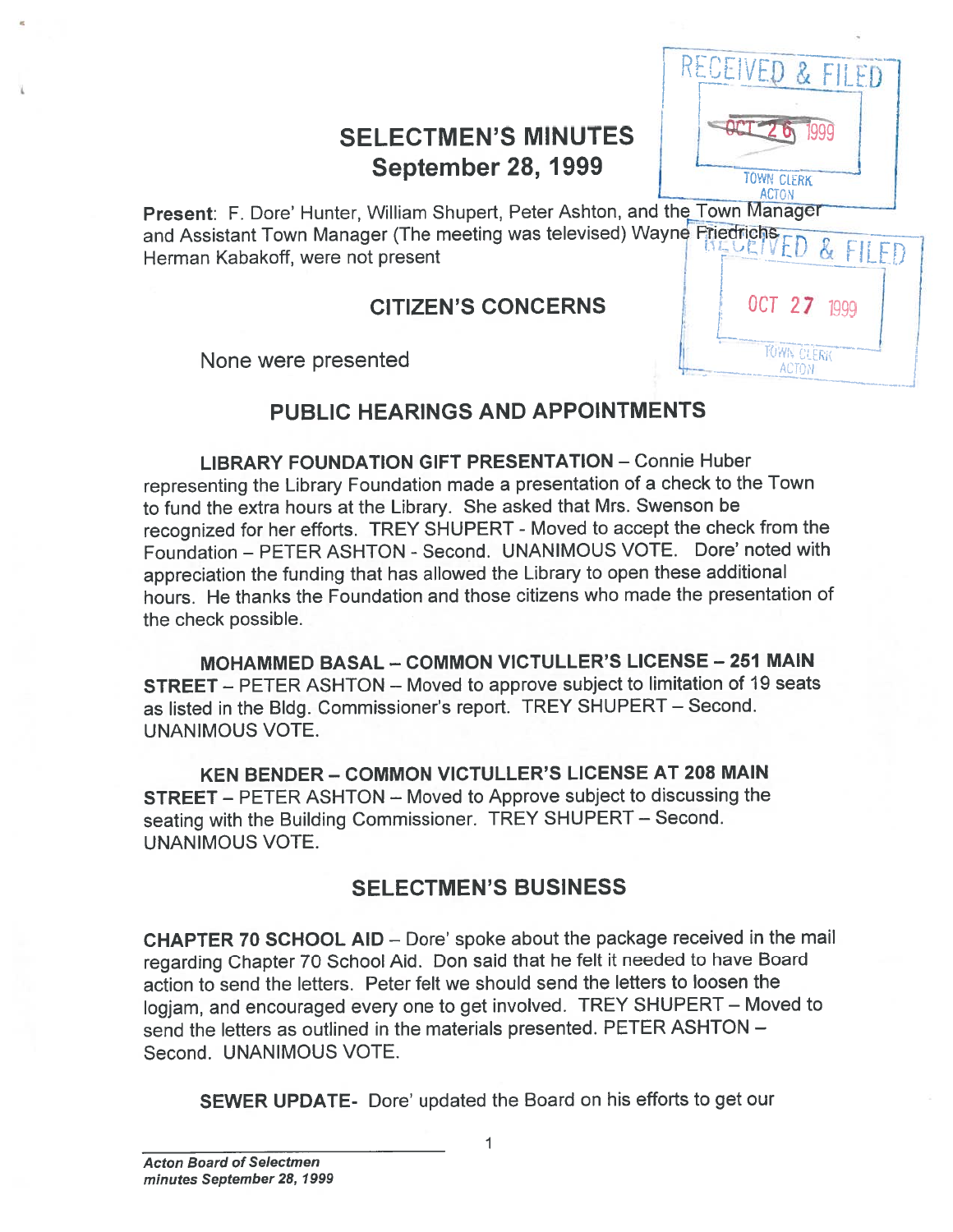legislators and governor to help the town with the sewer funding. Dote' asked that the Board to endorse the reques<sup>t</sup> to meet the Governor that he hand delivered Monday morning. TREY SHUPERT - Moved to endorse the letter and take whatever action necessary to ge<sup>t</sup> <sup>a</sup> meeting with the Governor on this subject. PETER ASHTON —Second. UNANIMOUS VOTE — Don and Dote' will work on the drafting of this letter.

Trey wanted the public to know that we had <sup>a</sup> walk through of the archeology site on Monday morning. He said it was wonderful and really hit home. There is talk of having an educational program out at the site and he hopes that children will participate. Don asked if they wanted to have <sup>a</sup> brief tour at the site the would talk to the group to ge<sup>t</sup> <sup>a</sup> date and time Trey noted that it could be reviewed in less than an half hour.

Dote' made an announcement that the Sewer Bond documents presented at the September 21<sup>st</sup> have been destroved and are not in effect.

Peter spoke about possible zoning initiatives for April town meeting. He has suggested that the Planning Board hold public forums, to try to give people <sup>a</sup> better education on residential zoning and growth. He wanted to see the public ge<sup>t</sup> involved. He feels it is well worth while to ge<sup>t</sup> this issues out to the public.

Dote' asked about the water cap. Don said that they do not have anything formulated at present. He has had occasion to go back to Roland to ge<sup>t</sup> assurance that counsel is addressing this fully. Don said that if <sup>a</sup> forum for this and the zoning issues were held, Counsel should be there to explain potential moratoriums. Dore' felt it could be awkward since the town and district are separate. Dore' felt we needed to <sup>g</sup>ive this some thought so that we would be ready to address this.

Dote' asked that the quarterly water/town official meetings be reestablished.

## CONSENT AGENDA

DORE' HUNTER - Moved to approve – PETER ASHTON – Second – UNANIMOUS VOTE.

Trey asked that the One-Day Liquor License for the Church be taken separately. PETER ASHTON - Moved to approve and DORE' HUNTER - Second. Trey Shupert abstained.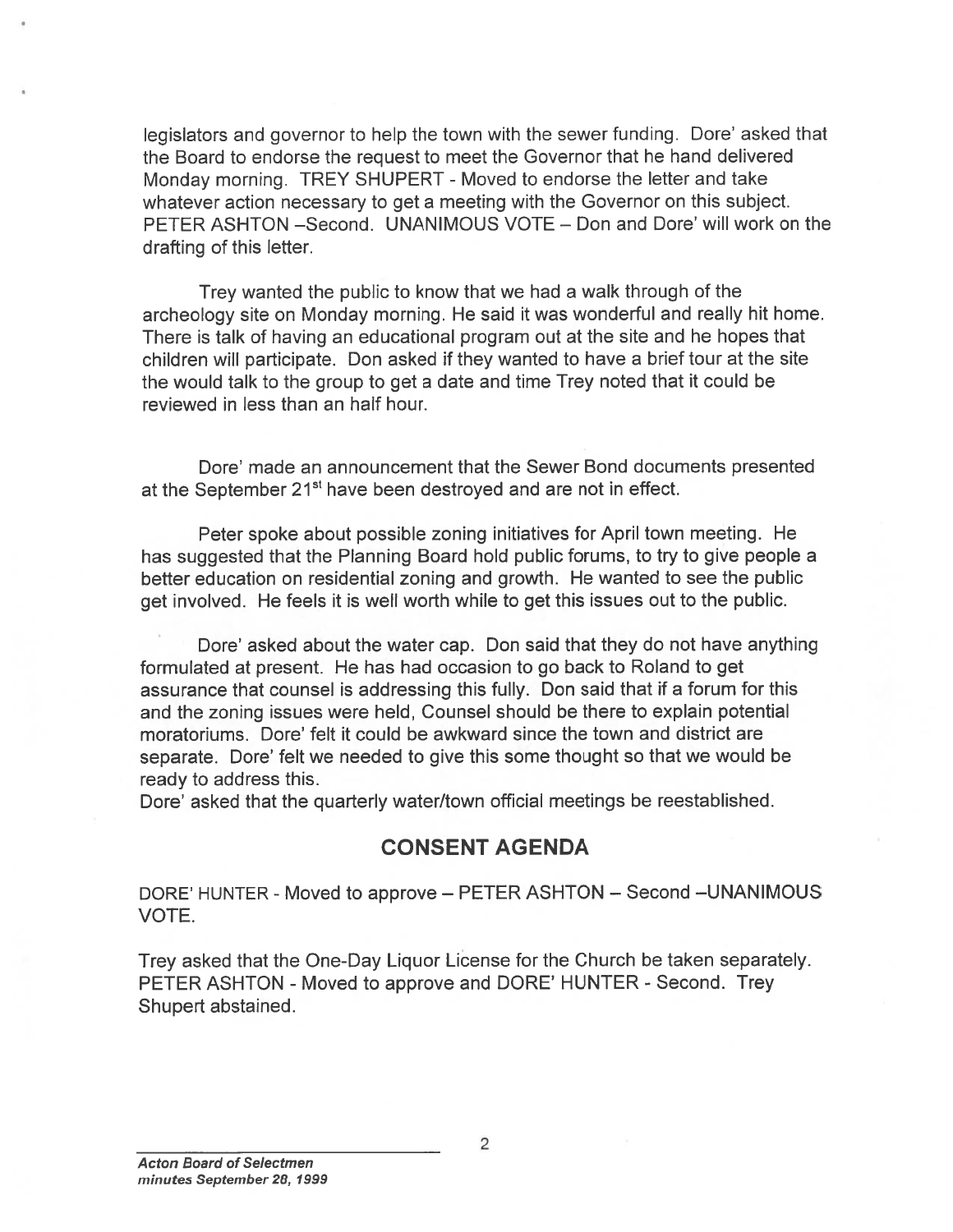## TOWN MANAGER'S REPORT

Don announced Frank Widmayer's promotion to Acting Chief. Don noted that he has had <sup>a</sup> very good working relationship with Frank over the years and he has been attending the meetings on the Hill and is knowledgeable of this and other issues. Dore' noted that he is pleased that Frank has been offered and accepted the appointment as Acting Chief. He said that Frank be congratulated for his enthusiasm and his on-going volunteer work both with the computerization of the town and with the Cable Committee, Dote' noted that George had served 30 years and that he wished him well in his well deserved retirement.

r

**Clerk** 

Beber 26, 1999<br>Mush M, ay ce<br>Christine Joyce

Acton Board of Selectmen minutes September 28, 1999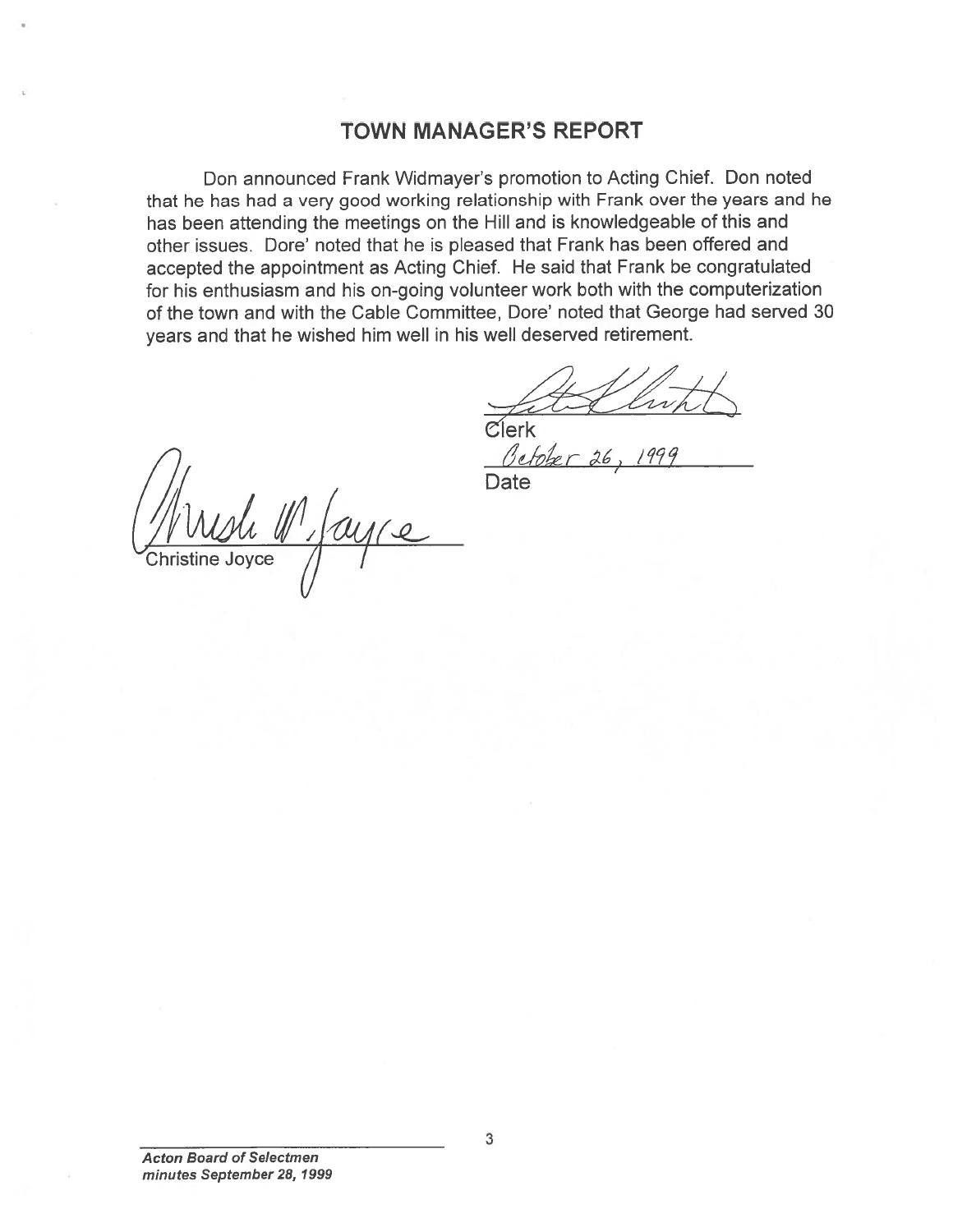September 24, 1999

TO: Board of Selectmen

FROM: Herman Kabakoff, Chairman

SUBJECT: Selectmen's Report

# AGENDA

#### September 28, 1999 7:30 P.M. - Room 204

### I. CITIZEN'S CONCERNS

# II. PUBLIC HEARINGS & APPOINTMENTS

- 1. 7:35 LIBRARY FOUNDATION GIFT PRESENTATION Connie Huber will presen<sup>t</sup> <sup>a</sup> check to the Board on behalf of the Library Foundation.
- 2. 7:45 MOHAMMED BASAL COMMON VICTULLER'S LICENSE <sup>251</sup> Main Street—Enclosed <sup>p</sup>lease find Mr. Basal's application and staff comment for Board review.
- 3. 8:00 KEN BENDER COMMON VICTULLER'S LICENSE <sup>208</sup> Main Street Enclosed <sup>p</sup>lease find Mr. Bender's application and staff comment for Board review.

#### III. SELECTMEN'S BUSINESS

4. Chapter <sup>70</sup> School Aid — Enclosed <sup>p</sup>lease find materials from MMA for Board consideration.

5. Sewer Update — The Co-Chairs of the sewer Action Committee will repor<sup>t</sup> to the Board.

6. OTHER BUSINESS

#### IV. CONSENT AGENDA

7. ACCEPT MINUTES — Enclosed <sup>p</sup>lease find minutes of August 17, <sup>1999</sup> for Board acceptance.

8. APPOINTMENTS TO THE COUNCIL ON AGING - Enclosed please find three Applications and VCC Comment for Board action. They are requesting that Jean Worfolk be appointed <sup>a</sup> full member and that Gay Rose and Mary Cash be appointed as Associate Members all with terms to expire June 30, 2000.

9. ONE DAY LIQUOR — Enclosed <sup>p</sup>lease find <sup>a</sup> reques<sup>t</sup> for <sup>a</sup> One Day Liquor License in conjunction with the Church of the Good Shepherd's California Wine Festival to be held at the Acton Women's Club, for Board action.